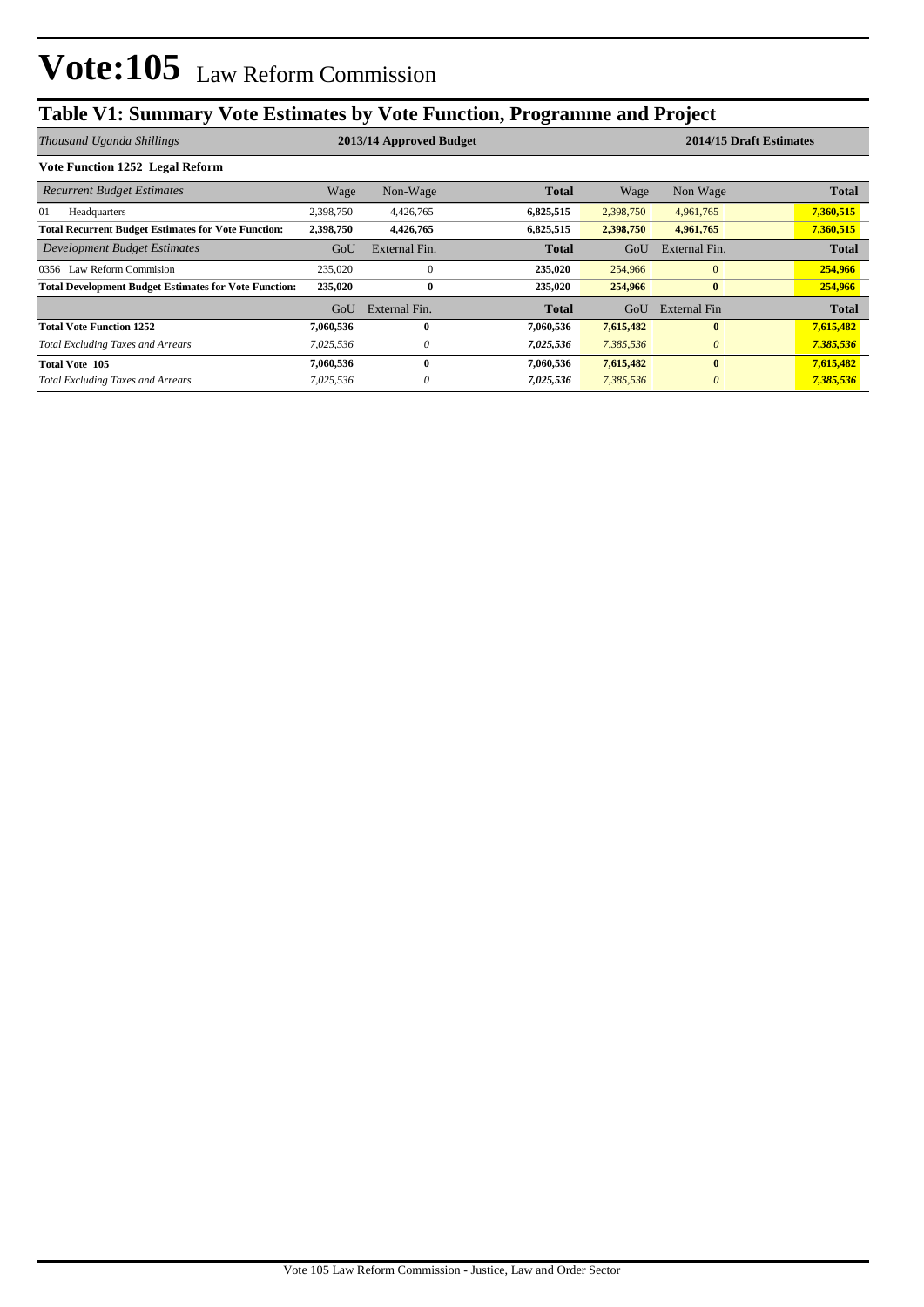## **Table V2: Summary Vote Estimates by Item**

| Thousand Uganda Shillings                                | 2013/14 Approved Budget |                       |                       | 2014/15 Draft Estimates |                       |                         |  |
|----------------------------------------------------------|-------------------------|-----------------------|-----------------------|-------------------------|-----------------------|-------------------------|--|
|                                                          |                         | GoU External Fin.     | <b>Total</b>          |                         | GoU External Fin.     | <b>Total</b>            |  |
| <b>Employees, Goods and Services (Outputs Provided)</b>  | 6,825,515               | $\pmb{\theta}$        | 6,825,515             | 7,185,515               | $\theta$              | 7,185,515               |  |
| 211103 Allowances                                        | 2,136,996               | $\boldsymbol{0}$      | 2,136,996             | 2,136,995               | $\overline{0}$        | 2,136,995               |  |
| 211104 Statutory salaries                                | 2,398,750               | $\boldsymbol{0}$      | 2,398,750             | 2,398,750               | $\mathbf{0}$          | 2,398,750               |  |
| 212101 Social Security Contributions                     | 240,000                 | $\mathbf{0}$          | 240,000               | 240,001                 | $\overline{0}$        | 240,001                 |  |
| 213001 Medical expenses (To employees)                   | 18,000                  | $\boldsymbol{0}$      | 18,000                | 18,000                  | $\overline{0}$        | 18,000                  |  |
| 213002 Incapacity, death benefits and funeral expenses   | 5,000                   | $\overline{0}$        | 5,000                 | 5,000                   | $\overline{0}$        | 5,000                   |  |
| 213004 Gratuity Expenses                                 | 12,000                  | $\Omega$              | 12,000                | 36,000                  | $\theta$              | 36,000                  |  |
| 221001 Advertising and Public Relations                  | 66,600                  | $\mathbf{0}$          | 66,600                | 66,600                  | $\mathbf{0}$          | 66,600                  |  |
| 221002 Workshops and Seminars                            | 227,400                 | $\Omega$              | 227,400               | 284,891                 | $\overline{0}$        | 284,891                 |  |
| 221003 Staff Training                                    | 71,000                  | $\mathbf{0}$          | 71,000                | 71,000                  | $\theta$              | 71,000                  |  |
| 221004 Recruitment Expenses                              | 57,600                  | $\mathbf{0}$          | 57,600                | 25,000                  | $\overline{0}$        | 25,000                  |  |
| 221005 Hire of Venue (chairs, projector, etc)            | 7,000                   | $\mathbf{0}$          | 7,000                 | 7,000                   | $\overline{0}$        | 7,000                   |  |
| 221006 Commissions and related charges                   | 134,099                 | $\mathbf{0}$          | 134,099               | 184,099                 | $\overline{0}$        | 184,099                 |  |
| 221007 Books, Periodicals & Newspapers                   | 9,800                   | $\Omega$              | 9,800                 | 28,600                  | $\overline{0}$        | 28,600                  |  |
| 221008 Computer supplies and Information Technology (IT) | 25,000                  | $\mathbf{0}$          | 25,000                | 25,000                  | $\mathbf{0}$          | 25,000                  |  |
| 221009 Welfare and Entertainment                         | 26,430                  | $\Omega$              | 26,430                | 76,430                  | $\Omega$              | 76,430                  |  |
| 221011 Printing, Stationery, Photocopying and Binding    | 290,405                 | $\mathbf{0}$          | 290,405               | 290,405                 | $\overline{0}$        | 290,405                 |  |
| 221012 Small Office Equipment                            | 2,500                   | $\mathbf{0}$          | 2,500                 | 2,500                   | $\overline{0}$        | 2,500                   |  |
| 222001 Telecommunications                                | 24,000                  | $\mathbf{0}$          | 24,000                | 40,000                  | $\overline{0}$        | 40,000                  |  |
| 222002 Postage and Courier                               | 2,000                   | $\mathbf{0}$          | 2,000                 | 2,000                   | $\overline{0}$        | 2,000                   |  |
| 223003 Rent – (Produced Assets) to private entities      | 603,391                 | $\Omega$              | 603,391               | 630,000                 | $\overline{0}$        | 630,000                 |  |
| 223005 Electricity                                       | 48,000                  | $\mathbf{0}$          | 48,000                | 48,000                  | $\Omega$              | 48,000                  |  |
| 224002 General Supply of Goods and Services              | 5,300                   | $\mathbf{0}$          | 5,300                 | $\mathbf{0}$            | $\overline{0}$        | $\mathbf{0}$            |  |
| 224004 Cleaning and Sanitation                           | $\mathbf{0}$            | $\mathbf{0}$          | $\bf{0}$              | 21,680                  | $\overline{0}$        | 21,680                  |  |
| 227001 Travel inland                                     | 57,864                  | $\mathbf{0}$          | 57,864                | 107,864                 | $\mathbf{0}$          | 107,864                 |  |
| 227002 Travel abroad                                     | 70,700                  | $\mathbf{0}$          | 70,700                | 100,700                 | $\Omega$              | 100,700                 |  |
| 227004 Fuel, Lubricants and Oils                         | 144,000                 | $\mathbf{0}$          | 144,000               | 194,000                 | $\Omega$              | 194,000                 |  |
| 228001 Maintenance - Civil                               | 21,680                  | $\mathbf{0}$          | 21,680                | $\mathbf{0}$            | $\overline{0}$        | $\overline{0}$          |  |
| 228002 Maintenance - Vehicles                            | 105,000                 | $\boldsymbol{0}$      | 105,000               | 130,000                 | $\overline{0}$        | 130,000                 |  |
| 228003 Maintenance - Machinery, Equipment & Furniture    | 13,000                  | $\boldsymbol{0}$      | 13,000                | 12,000                  | $\overline{0}$        | 12,000                  |  |
| 228004 Maintenance – Other                               | 2,000                   | $\boldsymbol{0}$      | 2,000                 | 3,000                   | $\mathbf{0}$          | 3,000                   |  |
| <b>Investment</b> (Capital Purchases)                    | 235,020                 | 0                     | 235,020               | 254,966                 | $\boldsymbol{\theta}$ | 254,966                 |  |
| 231004 Transport equipment                               | 140,000                 | $\mathbf{0}$          | 140,000               | 175,000                 | $\overline{0}$        | 175,000                 |  |
| 231005 Machinery and equipment                           | 42,570                  | $\overline{0}$        | 42,570                | 10,020                  | $\overline{0}$        | 10,020                  |  |
| 231006 Furniture and fittings (Depreciation)             | 17,450                  | $\boldsymbol{0}$      | 17,450                | 15,000                  | $\mathbf{0}$          | 15,000                  |  |
| 312204 Taxes on Machinery, Furniture & Vehicles          | $\boldsymbol{0}$        | $\boldsymbol{0}$      | $\bf{0}$              | 54,946                  | $\mathbf{0}$          | 54,946                  |  |
| 312206 Gross Tax                                         | 35,000                  | $\boldsymbol{0}$      | 35,000                | $\overline{0}$          | $\mathbf{0}$          | $\overline{\mathbf{0}}$ |  |
| <b>Arrears</b>                                           | $\boldsymbol{\theta}$   | $\pmb{\theta}$        | $\boldsymbol{\theta}$ | 175,000                 | $\boldsymbol{\theta}$ | 175,000                 |  |
| 321605 Domestic arrears (Budgeting)                      | $\overline{0}$          | $\boldsymbol{0}$      | $\bf{0}$              | 175,000                 | $\mathbf{0}$          | 175,000                 |  |
| <b>Grand Total Vote 105</b>                              | 7,060,536               | $\bf{0}$              | 7,060,536             | 7,615,482               | $\bf{0}$              | 7,615,482               |  |
| <b>Total Excluding Taxes and Arrears</b>                 | 7,025,536               | $\boldsymbol{\theta}$ | 7,025,536             | 7,385,536               | $\boldsymbol{\theta}$ | 7,385,536               |  |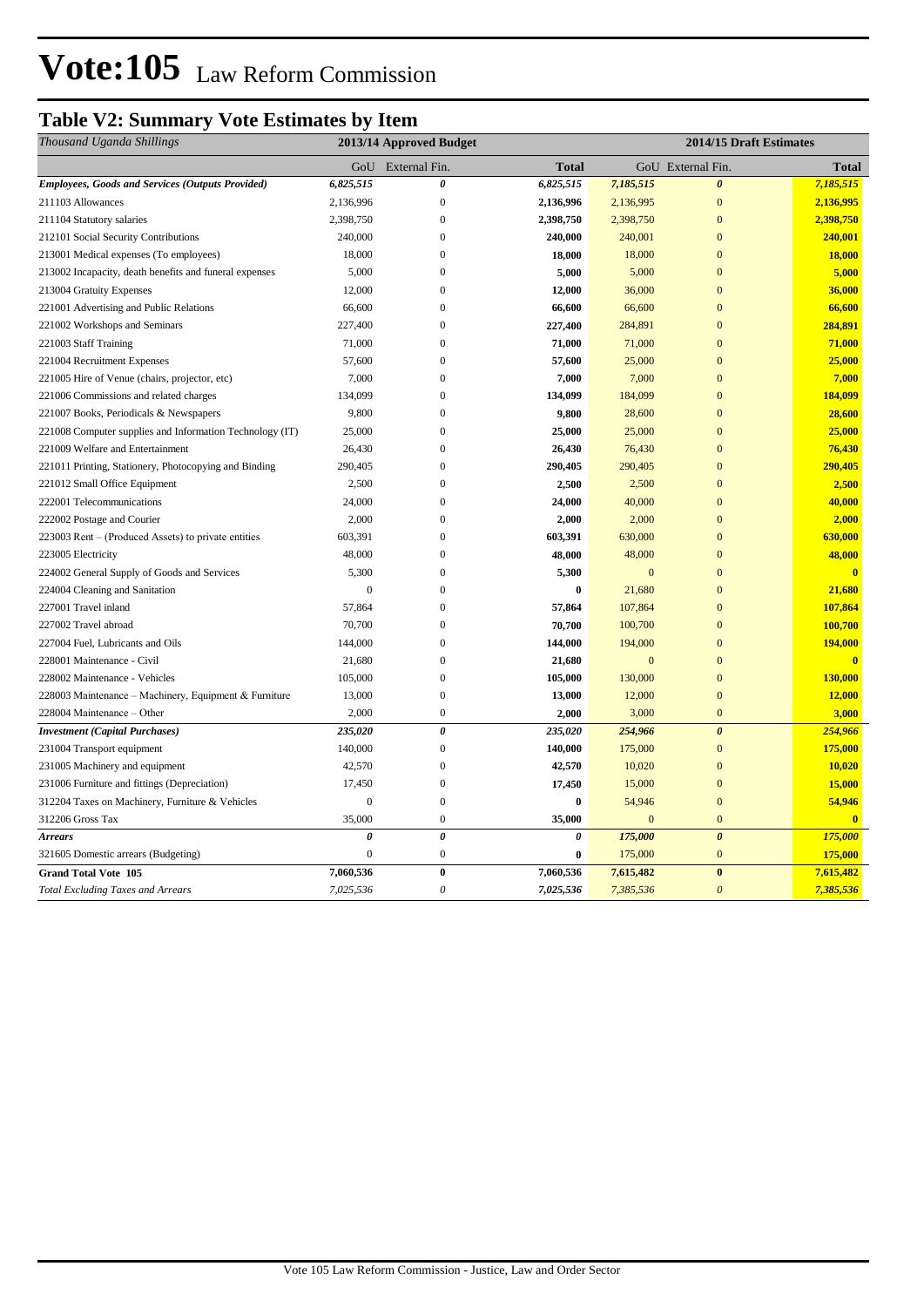## **Table V3: Detailed Estimates by Vote Function, Cost Centre, Output and Item**

### *Vote Function 1252 Legal Reform*

#### *Recurrent Budget Estimates*

### **Programme 01 Headquarters**

| Thousand Uganda Shillings                                                      |                                      | 2013/14 Approved Budget |               |                              | 2014/15 Draft Estimates |               |
|--------------------------------------------------------------------------------|--------------------------------------|-------------------------|---------------|------------------------------|-------------------------|---------------|
| <b>Outputs Provided</b>                                                        | Wage                                 | Non-Wage                | <b>Total</b>  | Wage                         | Non Wage                | <b>Total</b>  |
| Output:125201 Reform and simplification of laws                                |                                      |                         |               |                              |                         |               |
| 211103 Allowances                                                              | $\boldsymbol{0}$                     | 538,447                 | 538,447       | $\mathbf{0}$                 | 538,447                 | 538,447       |
| 211104 Statutory salaries                                                      | 1,847,000                            | $\mathbf{0}$            | 1,847,000     | 1,847,000                    | $\boldsymbol{0}$        | 1,847,000     |
| 212101 Social Security Contributions                                           | $\boldsymbol{0}$                     | 184,681                 | 184,681       | $\mathbf{0}$                 | 184,681                 | 184,681       |
| 221001 Advertising and Public Relations                                        | $\boldsymbol{0}$                     | 12,000                  | 12,000        | $\mathbf{0}$                 | 12,000                  | 12,000        |
| 221002 Workshops and Seminars                                                  | $\boldsymbol{0}$                     | 25,348                  | 25,348        | $\mathbf{0}$                 | 25,348                  | 25,348        |
| 221006 Commissions and related charges                                         | $\boldsymbol{0}$                     | 10,000                  | 10,000        | $\mathbf{0}$                 | 10,000                  | 10,000        |
| 221007 Books, Periodicals & Newspapers                                         | $\boldsymbol{0}$                     | 2,000                   | 2,000         | $\mathbf{0}$                 | 2,000                   | 2,000         |
| 221008 Computer supplies and Information Tec                                   | $\boldsymbol{0}$                     | 6,000                   | 6,000         | $\mathbf{0}$                 | 6,000                   | 6,000         |
| 221009 Welfare and Entertainment                                               | $\boldsymbol{0}$                     | 3,500                   | 3,500         | $\mathbf{0}$                 | 3,500                   | 3,500         |
| 221011 Printing, Stationery, Photocopying and                                  | $\boldsymbol{0}$                     | 20,860                  | 20,860        | $\mathbf{0}$                 | 20,860                  | 20,860        |
| 222001 Telecommunications                                                      | $\boldsymbol{0}$                     | 5,100                   | 5,100         | $\mathbf{0}$                 | 5,100                   | 5,100         |
| 227001 Travel inland                                                           | $\boldsymbol{0}$                     | 10,000                  | 10,000        | $\mathbf{0}$                 | 10,000                  | 10,000        |
| 227002 Travel abroad                                                           | $\boldsymbol{0}$                     | 35,700                  | 35,700        | $\mathbf{0}$                 | 35,700                  | 35,700        |
| 227004 Fuel, Lubricants and Oils                                               | $\boldsymbol{0}$                     | 45,000                  | 45,000        | $\mathbf{0}$                 | 45,000                  | 45,000        |
| 228002 Maintenance - Vehicles                                                  | $\boldsymbol{0}$                     | 15,500                  | 15,500        | $\mathbf{0}$                 | 15,500                  | 15,500        |
| 228003 Maintenance - Machinery, Equipment                                      | $\boldsymbol{0}$                     | 1,000                   | 1,000         | $\mathbf{0}$                 | $\boldsymbol{0}$        | $\mathbf{0}$  |
| 228004 Maintenance – Other                                                     | $\mathbf{0}$                         | $\mathbf{0}$            | $\bf{0}$      | $\mathbf{0}$                 | 1,000                   | 1,000         |
| Total Cost of Output 125201:                                                   | 1,847,000                            | 915,136                 | 2,762,136     | 1,847,000                    | 915,136                 | 2,762,136     |
| Output:125202 Revision of laws                                                 |                                      |                         |               |                              |                         |               |
| 211103 Allowances                                                              | $\boldsymbol{0}$                     | 326,450                 | 326,450       | $\bf{0}$                     | 326,450                 | 326,450       |
| 211104 Statutory salaries                                                      | 135,000                              | $\mathbf{0}$            | 135,000       | 135,000                      | $\boldsymbol{0}$        | 135,000       |
| 212101 Social Security Contributions                                           | $\boldsymbol{0}$                     | 13,620                  | 13,620        | $\mathbf{0}$                 | 13,620                  | 13,620        |
| 221001 Advertising and Public Relations                                        | $\boldsymbol{0}$                     | 12,600                  | 12,600        | $\mathbf{0}$                 | 12,600                  | 12,600        |
| 221002 Workshops and Seminars                                                  | $\boldsymbol{0}$                     | 70,000                  | 70,000        | $\mathbf{0}$                 | 91,500                  | 91,500        |
| 221003 Staff Training                                                          | $\boldsymbol{0}$                     | 25,000                  | 25,000        | $\mathbf{0}$                 | 25,000                  | 25,000        |
| 221005 Hire of Venue (chairs, projector, etc)                                  | $\boldsymbol{0}$                     | 4,000                   | 4,000         | $\mathbf{0}$                 | 4,000                   | 4,000         |
| 221006 Commissions and related charges                                         | $\boldsymbol{0}$                     | 45,000                  | 45,000        | $\mathbf{0}$                 | 95,000                  | 95,000        |
| 221007 Books, Periodicals & Newspapers                                         | $\boldsymbol{0}$                     | 1,000                   | 1,000         | $\mathbf{0}$                 | 1,000                   | 1,000         |
| 221008 Computer supplies and Information Tec                                   | $\boldsymbol{0}$                     | 4,500                   | 4,500         | $\mathbf{0}$                 | 4,500                   | 4,500         |
| 221009 Welfare and Entertainment                                               | $\boldsymbol{0}$                     | 4,500                   | 4,500         | $\mathbf{0}$                 | 14,500                  | 14,500        |
| 221011 Printing, Stationery, Photocopying and<br>221012 Small Office Equipment | $\boldsymbol{0}$<br>$\boldsymbol{0}$ | 60,000<br>500           | 60,000<br>500 | $\mathbf{0}$<br>$\mathbf{0}$ | 60,000<br>500           | 60,000<br>500 |
| 222001 Telecommunications                                                      | $\boldsymbol{0}$                     | 2,500                   | 2,500         | $\mathbf{0}$                 | 12,500                  | 12,500        |
| 224002 General Supply of Goods and Services                                    | $\boldsymbol{0}$                     | 1,500                   | 1,500         | $\mathbf{0}$                 | $\boldsymbol{0}$        | $\mathbf{0}$  |
| 227001 Travel inland                                                           | $\boldsymbol{0}$                     | 10,350                  | 10,350        | $\boldsymbol{0}$             | 30,350                  | 30,350        |
| 227002 Travel abroad                                                           | $\boldsymbol{0}$                     | 10,000                  | 10,000        | $\mathbf{0}$                 | 10,000                  | 10,000        |
| 227004 Fuel, Lubricants and Oils                                               | $\boldsymbol{0}$                     | 25,000                  | 25,000        | $\mathbf{0}$                 | 25,000                  | 25,000        |
| 228002 Maintenance - Vehicles                                                  | $\boldsymbol{0}$                     | 15,000                  | 15,000        | $\mathbf{0}$                 | 15,000                  | 15,000        |
| 228003 Maintenance – Machinery, Equipment                                      | $\boldsymbol{0}$                     | 3,000                   | 3,000         | $\boldsymbol{0}$             | 3,000                   | 3,000         |
| Total Cost of Output 125202:                                                   | 135,000                              | 634,520                 | 769,520       | 135,000                      | 744,520                 | 879,520       |
| Output:125203 Publication and translation of laws                              |                                      |                         |               |                              |                         |               |
| 211103 Allowances                                                              | $\boldsymbol{0}$                     | 183,000                 | 183,000       | $\bf{0}$                     | 183,000                 | 183,000       |
| 211104 Statutory salaries                                                      | 25,750                               | $\mathbf{0}$            | 25,750        | 25,750                       | $\boldsymbol{0}$        | 25,750        |
| 212101 Social Security Contributions                                           | $\boldsymbol{0}$                     | 2,600                   | 2,600         | $\mathbf{0}$                 | 2,600                   | 2,600         |
| 221001 Advertising and Public Relations                                        | $\boldsymbol{0}$                     | 5,000                   | 5,000         | $\boldsymbol{0}$             | 5,000                   | 5,000         |
| 221002 Workshops and Seminars                                                  | $\boldsymbol{0}$                     | 42,000                  | 42,000        | $\boldsymbol{0}$             | 42,000                  | 42,000        |
| 221006 Commissions and related charges                                         | $\boldsymbol{0}$                     | 53,099                  | 53,099        | $\boldsymbol{0}$             | 53,099                  | 53,099        |
| 221007 Books, Periodicals & Newspapers                                         | $\boldsymbol{0}$                     | 4,300                   | 4,300         | $\boldsymbol{0}$             | 4,300                   | 4,300         |
| 221008 Computer supplies and Information Tec                                   | $\boldsymbol{0}$                     | 5,000                   | 5,000         | $\boldsymbol{0}$             | 5,000                   | 5,000         |
| 221009 Welfare and Entertainment                                               | $\boldsymbol{0}$                     | 3,000                   | 3,000         | $\boldsymbol{0}$             | 43,000                  | 43,000        |
| 221011 Printing, Stationery, Photocopying and                                  | $\boldsymbol{0}$                     | 145,700                 | 145,700       | $\boldsymbol{0}$             | 145,700                 | 145,700       |
| 222001 Telecommunications                                                      | $\boldsymbol{0}$                     | 1,000                   | 1,000         | $\boldsymbol{0}$             | 1,000                   | 1,000         |
|                                                                                |                                      |                         |               |                              |                         |               |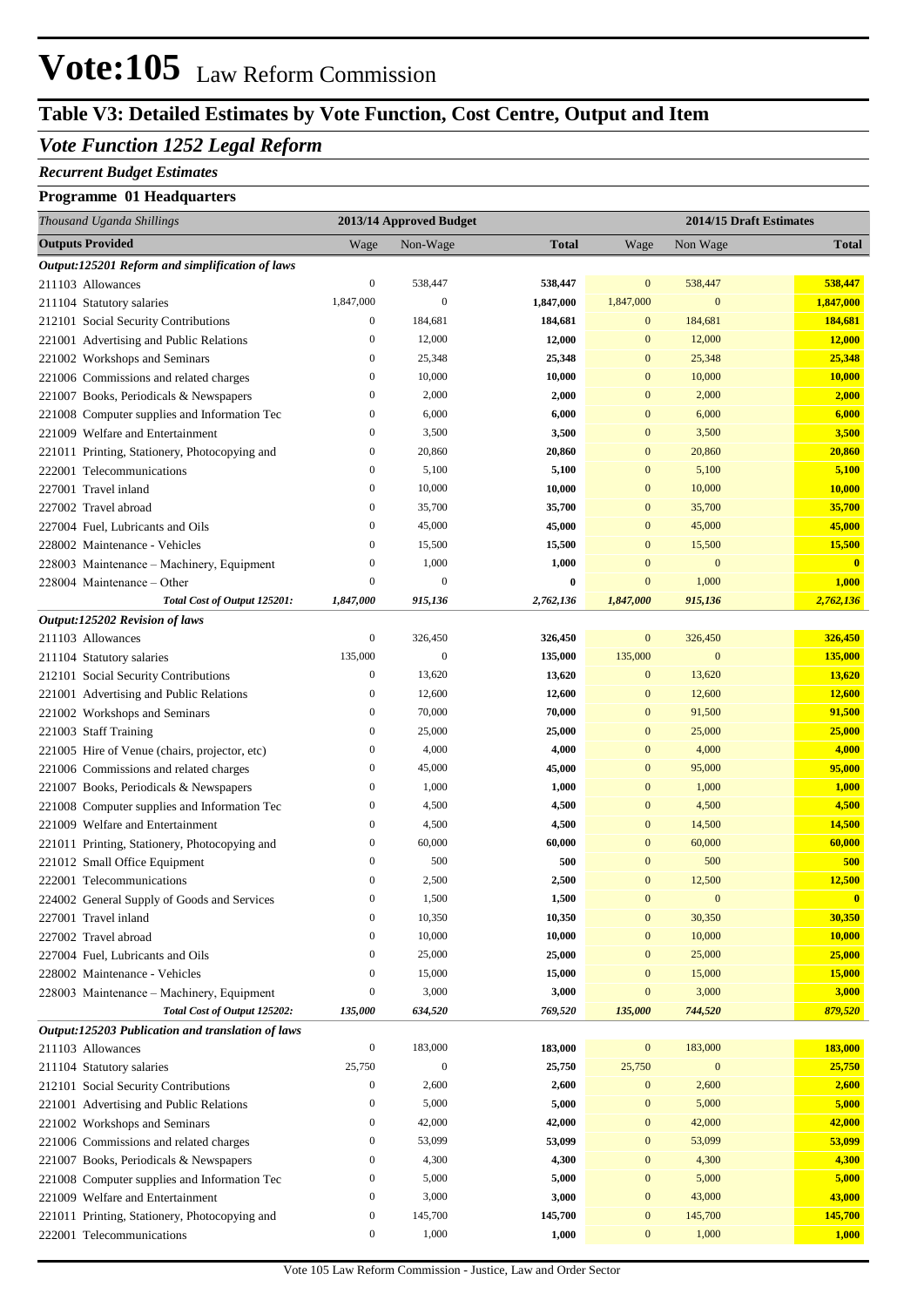## **Table V3: Detailed Estimates by Vote Function, Cost Centre, Output and Item**

### *Vote Function 1252 Legal Reform*

### **Programme 01 Headquarters**

| Thousand Uganda Shillings                                                    |                                      | 2013/14 Approved Budget |                  |                        |                  | 2014/15 Draft Estimates |
|------------------------------------------------------------------------------|--------------------------------------|-------------------------|------------------|------------------------|------------------|-------------------------|
| <b>Outputs Provided</b>                                                      | Wage                                 | Non-Wage                | <b>Total</b>     | Wage                   | Non Wage         | <b>Total</b>            |
| 227001 Travel inland                                                         | $\boldsymbol{0}$                     | 8,000                   | 8,000            | $\bf{0}$               | 8,000            | 8,000                   |
| 227004 Fuel, Lubricants and Oils                                             | $\boldsymbol{0}$                     | 22,000                  | 22,000           | $\mathbf{0}$           | 32,000           | 32,000                  |
| 228002 Maintenance - Vehicles                                                | $\boldsymbol{0}$                     | 13,000                  | 13,000           | $\mathbf{0}$           | 13,000           | 13,000                  |
| 228004 Maintenance – Other                                                   | $\boldsymbol{0}$                     | 2,000                   | 2,000            | $\mathbf{0}$           | 2,000            | 2,000                   |
| Total Cost of Output 125203:                                                 | 25,750                               | 489,699                 | 515,449          | 25,750                 | 539,699          | 565,449                 |
| Output:125204 Capacity building to revise and reform laws                    |                                      |                         |                  |                        |                  |                         |
| 211103 Allowances                                                            | $\boldsymbol{0}$                     | 349,700                 | 349,700          | $\mathbf{0}$           | 349,700          | 349,700                 |
| 211104 Statutory salaries                                                    | 58,000                               | $\mathbf{0}$            | 58,000           | 58,000                 | $\boldsymbol{0}$ | 58,000                  |
| 212101 Social Security Contributions                                         | $\boldsymbol{0}$                     | 5,800                   | 5,800            | $\mathbf{0}$           | 5,800            | 5,800                   |
| 221001 Advertising and Public Relations                                      | $\boldsymbol{0}$                     | 2,000                   | 2,000            | $\mathbf{0}$           | 2,000            | 2,000                   |
| 221003 Staff Training                                                        | $\boldsymbol{0}$                     | 46,000                  | 46,000           | $\mathbf{0}$           | 46,000           | 46,000                  |
| 221006 Commissions and related charges                                       | $\boldsymbol{0}$                     | 2,000                   | 2,000            | $\mathbf{0}$           | 2,000            | 2,000                   |
| 221008 Computer supplies and Information Tec                                 | $\boldsymbol{0}$                     | 500                     | 500              | $\mathbf{0}$           | 500              | 500                     |
| 221011 Printing, Stationery, Photocopying and                                | $\boldsymbol{0}$                     | 13,201                  | 13,201           | $\mathbf{0}$           | 13,201           | 13,201                  |
| 222001 Telecommunications                                                    | $\boldsymbol{0}$                     | 500                     | 500              | $\mathbf{0}$           | 6,500            | 6,500                   |
| 227001 Travel inland                                                         | $\boldsymbol{0}$                     | 4,185                   | 4,185            | $\mathbf{0}$           | 34,185           | 34,185                  |
| 227004 Fuel, Lubricants and Oils                                             | $\boldsymbol{0}$                     | 8,846                   | 8,846            | $\mathbf{0}$           | 17,846           | 17,846                  |
| 228002 Maintenance - Vehicles                                                | $\boldsymbol{0}$<br>58,000           | 4,000<br>436,732        | 4,000<br>494,732 | $\mathbf{0}$<br>58,000 | 9,000<br>486,732 | 9,000<br>544,732        |
| Total Cost of Output 125204:<br><b>Output:125205 Advocacy for Law Reform</b> |                                      |                         |                  |                        |                  |                         |
| 211103 Allowances                                                            | $\boldsymbol{0}$                     | 297,141                 | 297,141          | $\mathbf{0}$           | 297,141          | 297,141                 |
| 211104 Statutory salaries                                                    | 78,000                               | $\boldsymbol{0}$        | 78,000           | 78,000                 | $\boldsymbol{0}$ | 78,000                  |
| 212101 Social Security Contributions                                         | $\boldsymbol{0}$                     | 7,800                   | 7,800            | $\mathbf{0}$           | 7,800            | 7,800                   |
| 221001 Advertising and Public Relations                                      | $\boldsymbol{0}$                     | 20,000                  | 20,000           | $\mathbf{0}$           | 20,000           | 20,000                  |
| 221002 Workshops and Seminars                                                | $\boldsymbol{0}$                     | 29,587                  | 29,587           | $\mathbf{0}$           | 29,587           | 29,587                  |
| 221005 Hire of Venue (chairs, projector, etc)                                | $\boldsymbol{0}$                     | 2,000                   | 2,000            | $\mathbf{0}$           | 2,000            | 2,000                   |
| 221006 Commissions and related charges                                       | $\boldsymbol{0}$                     | 15,000                  | 15,000           | $\mathbf{0}$           | 15,000           | 15,000                  |
| 221007 Books, Periodicals & Newspapers                                       | $\boldsymbol{0}$                     | 1,000                   | 1,000            | $\mathbf{0}$           | 1,000            | 1,000                   |
| 221008 Computer supplies and Information Tec                                 | $\boldsymbol{0}$                     | 5,000                   | 5,000            | $\mathbf{0}$           | 5,000            | 5,000                   |
| 221009 Welfare and Entertainment                                             | $\boldsymbol{0}$                     | 5,800                   | 5,800            | $\mathbf{0}$           | 5,800            | 5,800                   |
| 221011 Printing, Stationery, Photocopying and                                | $\boldsymbol{0}$                     | 29,344                  | 29,344           | $\mathbf{0}$           | 29,344           | 29,344                  |
| 222001 Telecommunications                                                    | $\boldsymbol{0}$                     | 2,000                   | 2,000            | $\mathbf{0}$           | 2,000            | 2,000                   |
| 227001 Travel inland                                                         | $\boldsymbol{0}$                     | 15,000                  | 15,000           | $\mathbf{0}$           | 15,000           | 15,000                  |
| 227002 Travel abroad                                                         | $\boldsymbol{0}$                     | 25,000                  | 25,000           | $\mathbf{0}$           | 55,000           | 55,000                  |
| 227004 Fuel, Lubricants and Oils                                             | $\overline{0}$                       | 15,846                  | 15,846           | $\mathbf{0}$           | 15,846           | 15,846                  |
| 228002 Maintenance - Vehicles                                                | $\boldsymbol{0}$                     | 15,500                  | 15,500           | $\boldsymbol{0}$       | 35,500           | 35,500                  |
| Total Cost of Output 125205:                                                 | 78,000                               | 486,018                 | 564,018          | 78,000                 | 536,018          | 614,018                 |
| <b>Output:125206 LRC Support Services</b>                                    |                                      |                         |                  |                        |                  |                         |
| 211103 Allowances                                                            | $\boldsymbol{0}$                     | 442,258                 | 442,258          | $\bf{0}$               | 442,257          | 442,257                 |
| 211104 Statutory salaries                                                    | 255,000                              | $\boldsymbol{0}$        | 255,000          | 255,001                | $\bf{0}$         | 255,001                 |
| 212101 Social Security Contributions                                         | $\boldsymbol{0}$                     | 25,500                  | 25,500           | $\bf{0}$               | 25,500           | 25,500                  |
| 213001 Medical expenses (To employees)                                       | $\boldsymbol{0}$                     | 18,000                  | 18,000           | $\boldsymbol{0}$       | 18,000           | <b>18,000</b>           |
| 213002 Incapacity, death benefits and funeral e                              | $\boldsymbol{0}$                     | 5,000                   | 5,000            | $\boldsymbol{0}$       | 5,000            | 5,000                   |
| 213004 Gratuity Expenses                                                     | $\boldsymbol{0}$                     | 12,000                  | 12,000           | $\boldsymbol{0}$       | 36,000           | 36,000                  |
| 221001 Advertising and Public Relations                                      | $\boldsymbol{0}$                     | 15,000                  | 15,000           | $\boldsymbol{0}$       | 15,000           | 15,000                  |
| 221002 Workshops and Seminars                                                | $\boldsymbol{0}$                     | 60,465                  | 60,465           | $\boldsymbol{0}$       | 96,456           | 96,456                  |
| 221004 Recruitment Expenses                                                  | $\boldsymbol{0}$                     | 57,600                  | 57,600           | $\boldsymbol{0}$       | 25,000           | 25,000                  |
| 221005 Hire of Venue (chairs, projector, etc)                                | $\boldsymbol{0}$                     | 1,000                   | 1,000            | $\boldsymbol{0}$       | 1,000            | 1,000                   |
| 221006 Commissions and related charges                                       | $\boldsymbol{0}$                     | 9,000                   | 9,000            | $\boldsymbol{0}$       | 9,000            | 9,000                   |
| 221007 Books, Periodicals & Newspapers                                       | $\boldsymbol{0}$                     | 1,500                   | 1,500            | $\boldsymbol{0}$       | 20,300           | 20,300                  |
| 221008 Computer supplies and Information Tec                                 | $\boldsymbol{0}$                     | 4,000                   | 4,000            | $\boldsymbol{0}$       | 4,000            | 4,000                   |
| 221009 Welfare and Entertainment                                             | $\boldsymbol{0}$                     | 9,630                   | 9,630            | $\mathbf{0}$           | 9,630            | 9,630                   |
| 221011 Printing, Stationery, Photocopying and                                | $\boldsymbol{0}$                     | 21,300                  | 21,300           | $\boldsymbol{0}$       | 21,300           | 21,300                  |
| 221012 Small Office Equipment                                                | $\boldsymbol{0}$<br>$\boldsymbol{0}$ | 2,000                   | 2,000            | $\boldsymbol{0}$       | 2,000            | 2,000                   |
| 222001 Telecommunications                                                    |                                      | 12,900                  | 12,900           | $\boldsymbol{0}$       | 12,900           | 12,900                  |